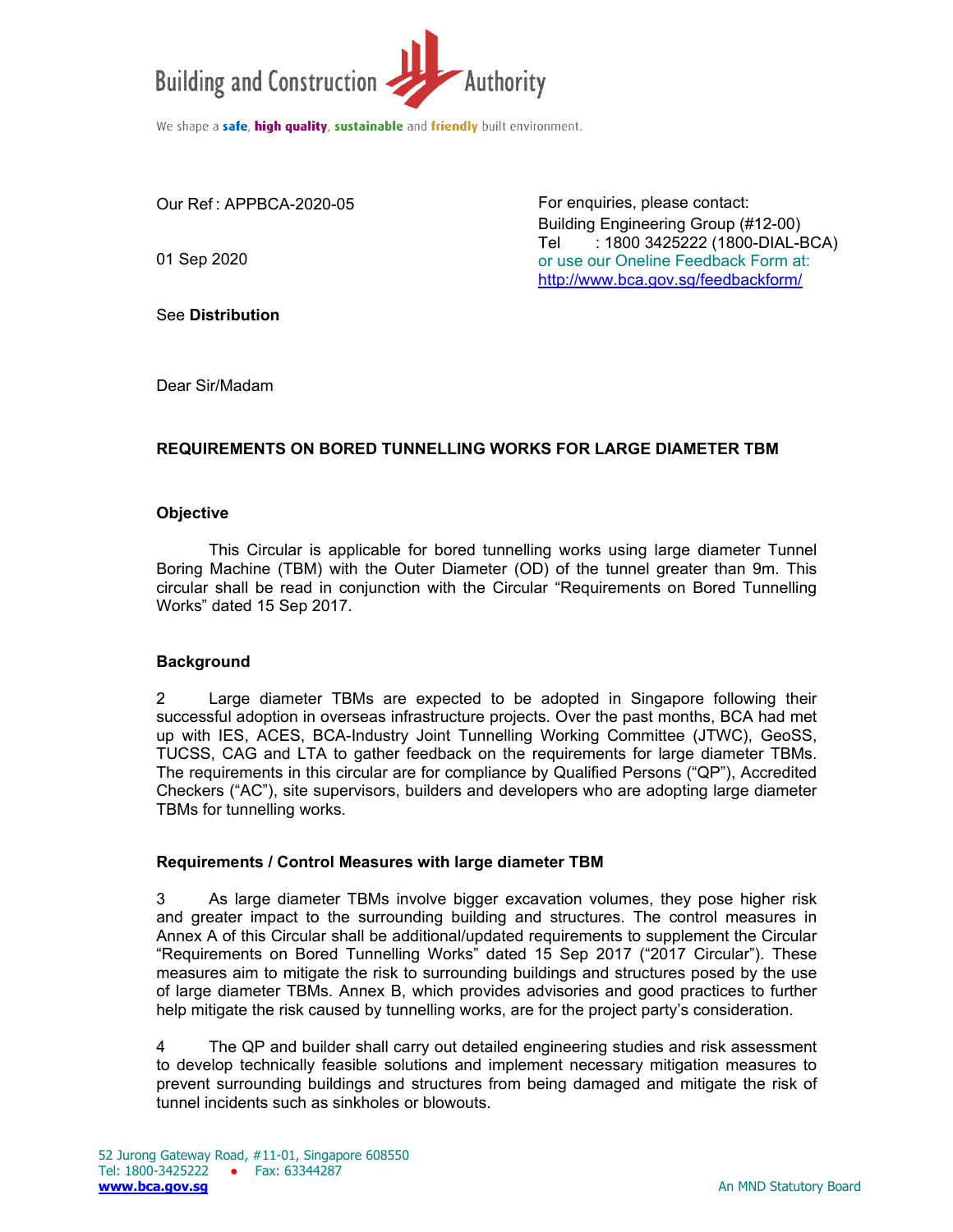

#### **5 Nothing contained in this circular is meant to replace or negate the need to comply with the provisions of the Building Control Act and the Building Control Regulations in all aspects. QPs are to note that they have duties under the Building Control Act, amongst others, to take all reasonable steps and exercise due diligence to ensure that building works are designed in accordance with the provisions of the Building Control Act and the Building Control Regulations.**

6 I would appreciate it if you could disseminate the contents of this circular to your members. Please submit your enquiry through BCA's Online Feedback Form at https://www.bca.gov.sg/feedbackform/ or call us at 1800 342 5222. Thank you.

Yours faithfully

ER DR POH TEOH YAW DIRECTOR, GEOTECHNICAL ENGINEERING DEPARTMENT For and on behalf of COMMISSIONER OF BUILDING CONTROL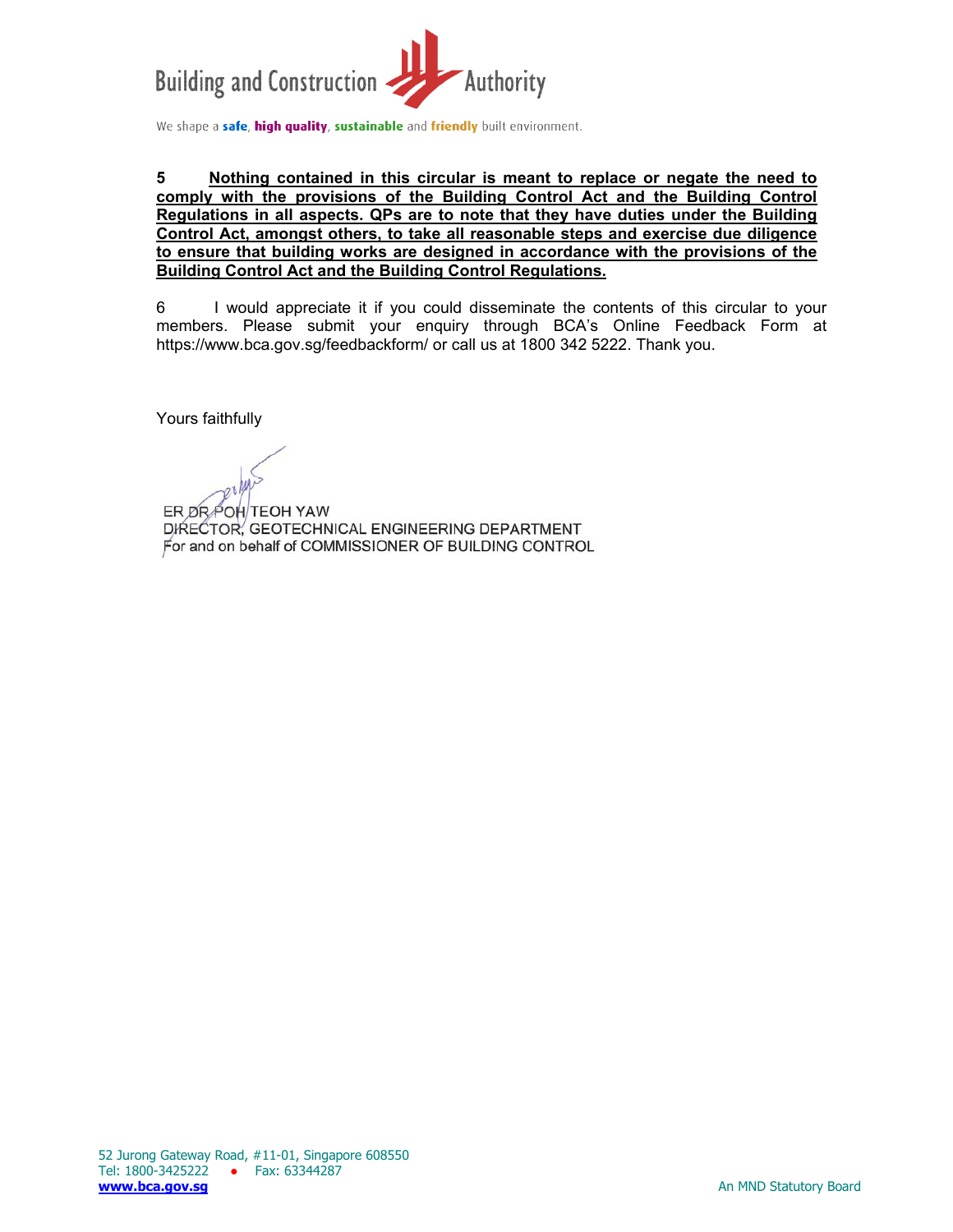

# CIRCULAR DISTRIBUTION LIST

#### **ASSOCIATIONS / SOCIETIES**

PRESIDENT INSTITUTION OF ENGINEERS, SINGAPORE (IES) 70, BUKIT TINGGI ROAD SINGAPORE 289758 ies@iesnet.org.sg

PRESIDENT ASSOCIATION OF CONSULTING ENGINEERS, SINGAPORE (ACES) 18 SIN MING LANE #06-01 MIDVIEW CITY SINGAPORE 573960 secretariat@aces.org.sq

PRESIDENT SINGAPORE CONTRACTORS ASSOCIATION LIMITED (SCAL) CONSTRUCTION HOUSE 1 BUKIT MERAH LANE 2 SINGAPORE 159760 enquiry@scal.com.sg

PRESIDENT SINGAPORE INSTITUTE OF ARCHITECTS (SIA) 79 NEIL ROAD SINGAPORE 088904 info@sia.org.sg

PRESIDENT SOCIETY OF PROJECT MANAGERS (SPM) MACPHERSON ROAD P.O.BOX 1083 SINGAPORE 913412 societyofprojectmanagers@gmail.com

PRESIDENT SINGAPORE INSTITUTE OF BUILDING LIMITED (SIBL) 70 PALMER ROAD, #03-09C PALMER HOUSE SINGAPORE 079427 admin@sibl.com.sg

PRESIDENT REAL ESTATE DEVELOPERS' ASSOCIATION OF SINGAPORE (REDAS) 190 CLEMENCEAU AVENUE #07-01 SINGAPORE SHOPPING CENTRE SINGAPORE 239924 redas\_secretariat@redas.com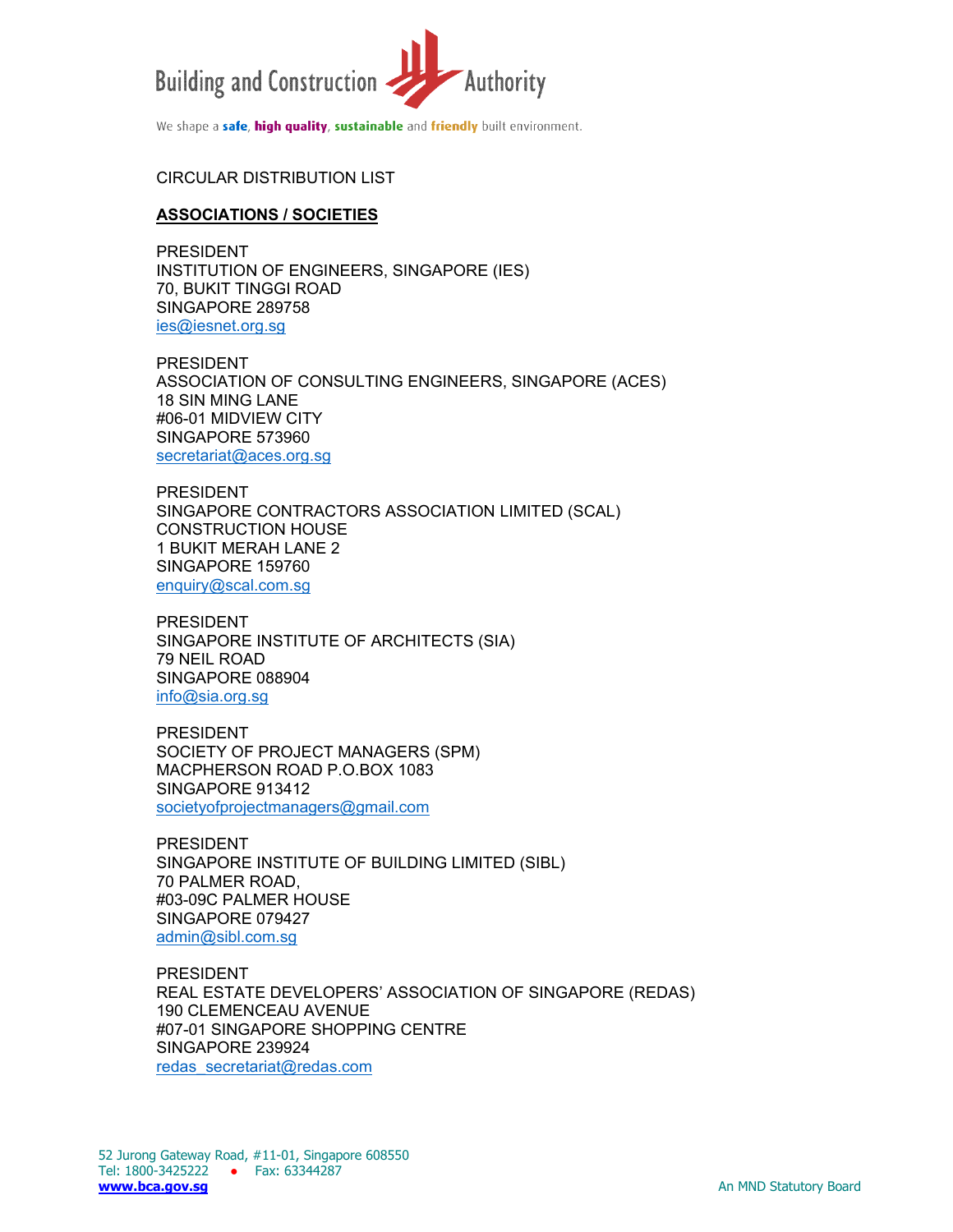

PRESIDENT SINGAPORE INSTITUTE OF SURVEYORS & VALUERS (SISV) 110 MIDDLE ROAD #09-00 CHIAT HONG BUILDING SINGAPORE 188968 sisv.info@sisv.org.sg

PRESIDENT SINGAPORE STRUCTURAL STEEL SOCIETY (SSSS) 1 LIANG SEAH STREET #02-11/12 LIANG SEAH PLACE SINGAPORE 189022 secretariat@ssss.org.sg

PRESIDENT GEOTECHNICAL SOCIETY OF SINGAPORE (GEOSS) C/O GLOBEWERKS INTERNATIONAL PTE LTD 22 SIN MING LANE #03-85 MIDVIEW CITY SINGAPORE 573969 secretariat@geoss.sg

PRESIDENT PROFESSIONAL ENGINEERS BOARD, SINGAPORE (PEB) 52 JURONG GATEWAY ROAD, #07-03 SINGAPORE 608550 registrar@peb.gov.sg

PRESIDENT BOARD OF ARCHITECTS (BOA) 5 MAXWELL ROAD 1ST STOREY TOWER BLOCK MND COMPLEX SINGAPORE 069110 BOA\_Enquiry@boa.gov.sg

DIRECTOR OF INFRASTRUCTURE SCHOOL CAMPUS DEPARTMENT MINISTRY OF EDUCATION 1 NORTH BUONA VISTA DRIVE SINGAPORE 138675 choo\_boon\_chiao@moe.gov.sg

DIRECTOR BEST SOURCING DEPARTMENT PUBLIC UTILITIES BOARD 40 SCOTTS ROAD #18-01 ENVIRONMENT BUILDING SINGAPORE 228231 herman\_ching@pub.gov.sg lim\_kim\_tee@pub.gov.sg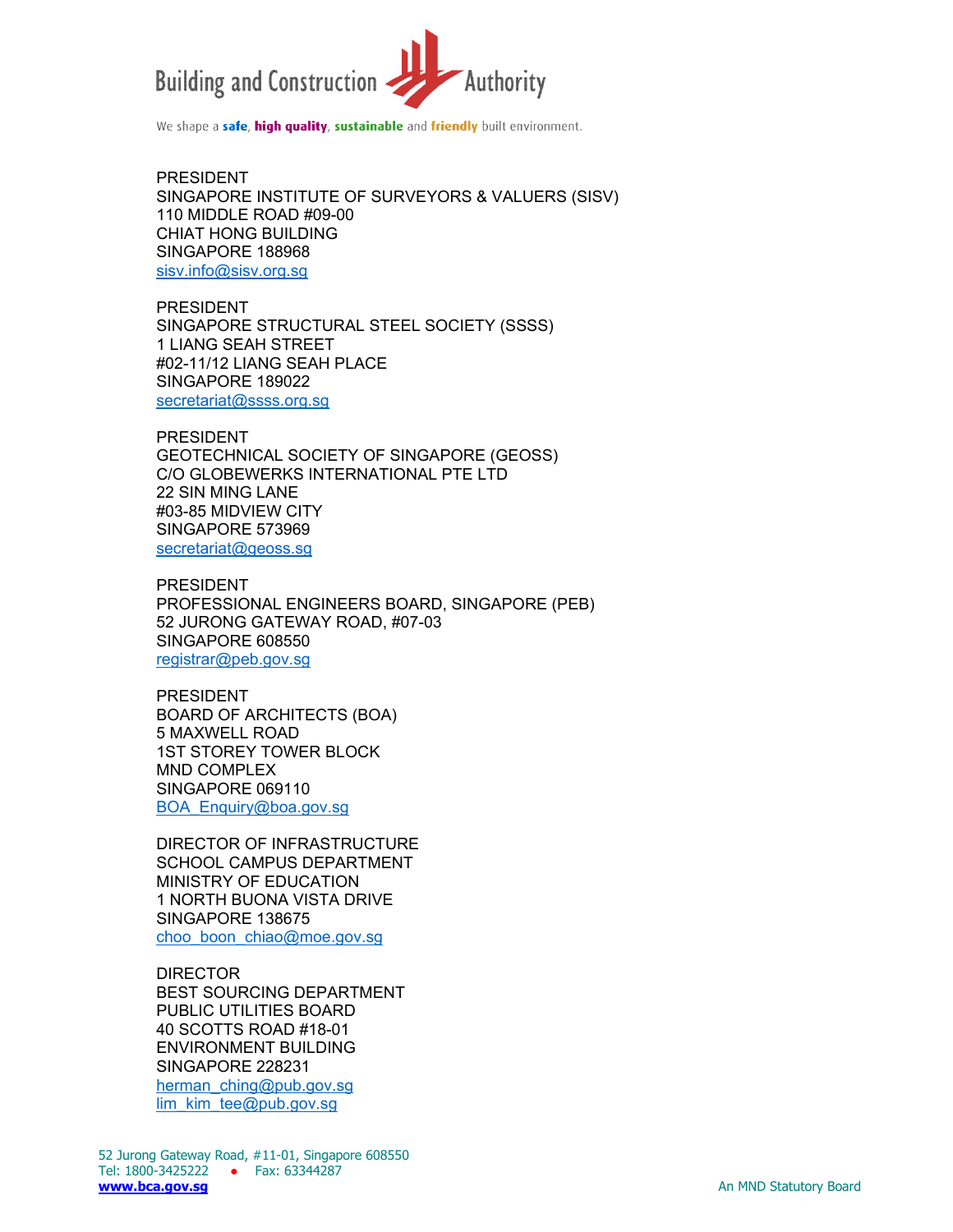

DEPUTY CHIEF EXECUTIVE INFRASTRUCTURE & DEVELOPMENT LAND TRANSPORT AUTHORITY 1 HAMPSHIRE ROAD BLOCK 8 LEVEL 1 SINGAPORE 219428 chong\_kheng\_chua@lta.gov.sg

DEPUTY DIRECTOR PROJECT DEVT & MGT SECT 1 (C&S) BUILDING QUALITY GROUP HOUSING & DEVELOPMENT BOARD HDB HUB 480 LORONG 6 TOA PAYOH SINGAPORE 310480 low kiang heng@hdb.gov.sg

AG DIRECTOR TECHNICAL SERVICES DIVISION JTC CORPORATION THE JTC SUMMIT 8 JURONG TOWN HALL ROAD SINGAPORE 609434 tan\_su\_chern@jtc.gov.sg

DIRECTOR BUILDING PEOPLE'S ASSOCIATION 9 STADIUM LINK SINGAPORE 397750 foo\_soon\_leng@pa.gov.sg

PRESIDENT THE TUNNELLING AND UNDERGROUND CONSTRUCTION SOCIETY SINGAPORE (TUCSS) C/O CMA INTERNATIONAL CONSULTANTS PTE LTD 1 LIANG SEAH STREET #02-12 LIANG SEAH PLACE SINGAPORE 189022 info@tucss.org.sg

PRESIDENT SOCIETY OF ROCK MECHANICS AND ENGINEERING GEOLOGY 1 LIANG SEAH STREET #02-12 LIANG SEAH PLACE SINGAPORE 189022 srmeg@cma.sq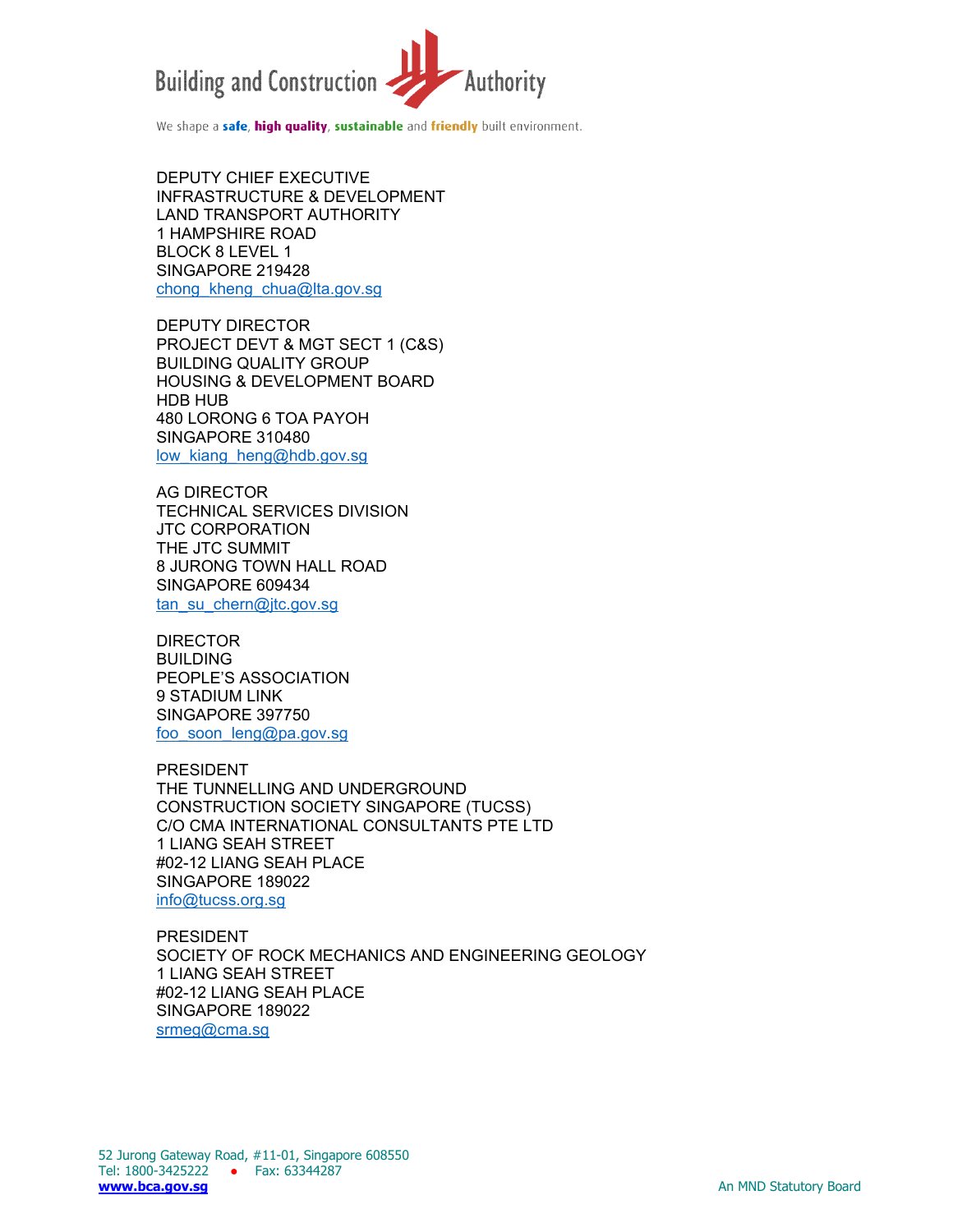

DEPUTY CHIEF EXECUTIVE OFFICER SENTOSA DEVELOPMENT CORPORATION 33 ALLANBROOKE ROAD, SENTOSA SINGAPORE 099981 agencies\_circulars@sentosa.com.sg

HEAD (FIRE SAFETY AND BUILDING CONTROL) BUILDING AND INFRASTRUCTURE DEFENCE SCIENCE & TECHNOLOGY AGENCY 1 DEPOT ROAD DEFENCE TECHNOLOGY TOWER A SINGAPORE 109679 hahmeng@dsta.gov.sg

DIRECTOR BUILDING AND INFRASTRUCTURE DEFENCE SCIENCE & TECHNOLOGY AGENCY 1 DEPOT ROAD DEFENCE TECHNOLOGY TOWER A SINGAPORE 109679 lee\_eng\_hua@dsta.gov.sg

ALL CORENET E-INFO SUBSRIBERS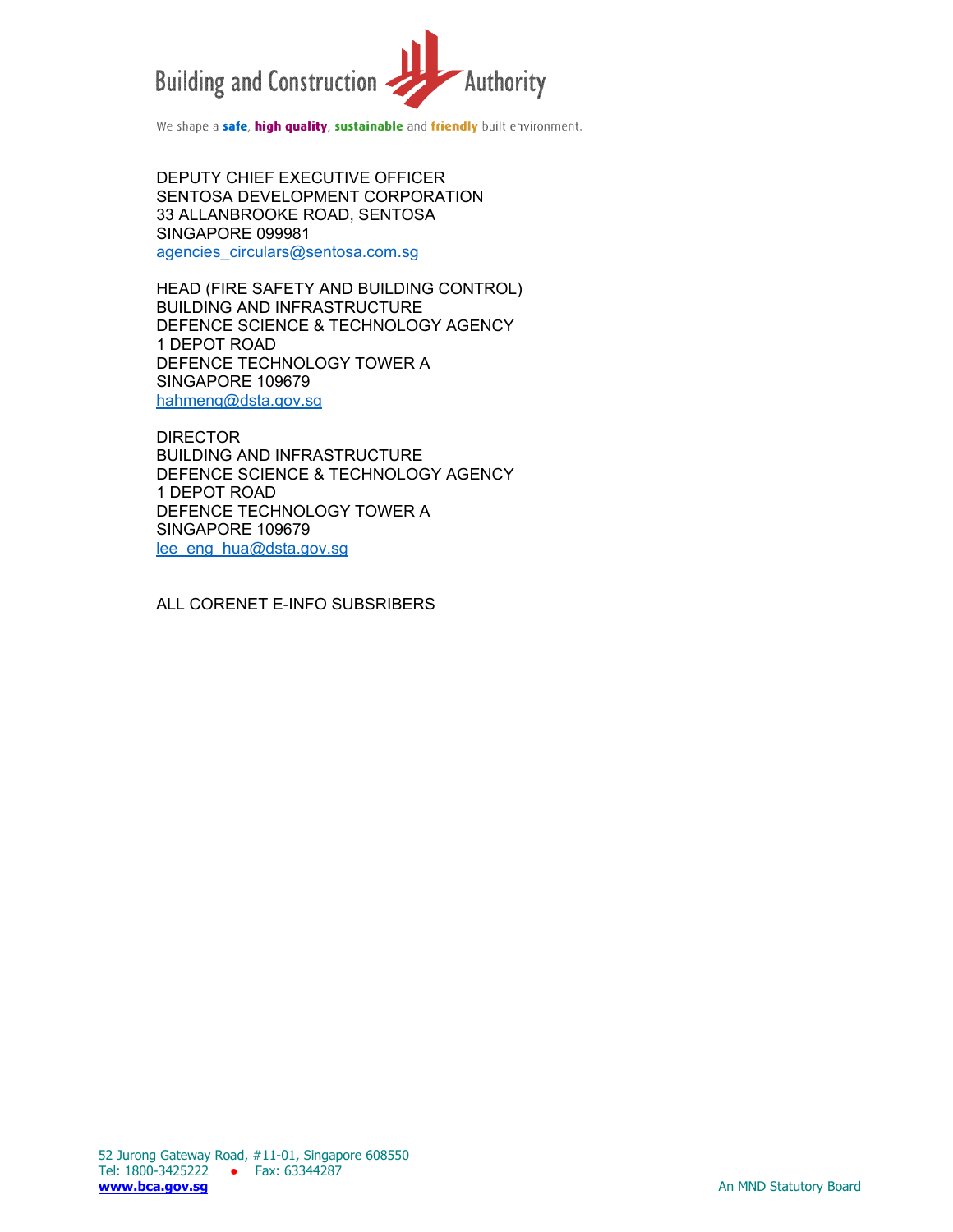

## **Annex A**

Annex A comprises the additional/updated requirements when using **large diameter Tunnel Boring Machine (TBM)** with the Outer Diameter (OD) of the tunnel greater than 9m. These requirements are supplementary to the Circular "Requirements on Bored Tunnelling Works" dated 15 Sep 2017 **("2017 Circular")** and are for compliance by Qualified Persons ("QP"), Accredited Checkers ("AC"), site supervisors, builders and developers.

| <b>Item</b>    | <b>Subject</b>                                   | Additional/updated requirements for large diameter TBM                                                                                                                                                                                                                                                                                                                                                                                   |
|----------------|--------------------------------------------------|------------------------------------------------------------------------------------------------------------------------------------------------------------------------------------------------------------------------------------------------------------------------------------------------------------------------------------------------------------------------------------------------------------------------------------------|
| $\mathbf{1}$   | Definition of close<br>proximity                 | Updated requirement: -<br>Zone of close proximity is defined as 0.5D for ground category 1* or 1.0D for<br>ground categories 2* and 3*.<br>Note:<br>Refer to Annex 2 of "2017 Circular" for ground category.<br>D refers to the outer diameter of the permanent Tunnel.<br>The project QP may propose an alternative zone of close proximity using sound<br>engineering methodology e.g. via 3D FEM or equivalent method(s) to determine |
|                |                                                  | the zone of close proximity for each site. In determining the zone of close<br>proximity, QP shall consider the risk of damage to buildings and the risk of<br>tunnel incident such as excessive volume loss or a sinkhole.                                                                                                                                                                                                              |
| 2              | Risk category of                                 | Updated requirement: -                                                                                                                                                                                                                                                                                                                                                                                                                   |
|                | large diameter<br>TBM                            | Update of Risk category for tunnelling in close proximity to buildings and under<br>mixed face conditions from "High" to "Very High".                                                                                                                                                                                                                                                                                                    |
|                |                                                  | Note:<br>Refer to Annex 2 of "2017 Circular" for Risk Category and definition of Mixed<br>face.                                                                                                                                                                                                                                                                                                                                          |
| 3              | Over-excavation                                  | Updated requirement: -                                                                                                                                                                                                                                                                                                                                                                                                                   |
|                | limit when<br>tunnelling in<br>"Close Proximity" | % over-excavation detected at the end of each ring excavated for Actions to be<br>taken are revised to: -                                                                                                                                                                                                                                                                                                                                |
|                |                                                  | a) $\pm 10\%$<br>(from $15\%$ )<br>b) $\pm 20\%$<br>(from 25%)                                                                                                                                                                                                                                                                                                                                                                           |
|                |                                                  | When under-excavation exceeding the stipulated limit has been observed, QPs<br>shall check the face support pressure applied to the previous operation to<br>assess if the under-excavation is a result of preceding occurrence of over-<br>excavation and to implement necessary measures to mitigate risk of ground<br>movements.                                                                                                      |
|                |                                                  | Note:<br>Refer to table in Annex 4 of "2017 Circular". % over-excavation limit is not<br>actual over-excavation. It is the tolerance of the Excavation Management<br>System given the limitation of its accuracy.                                                                                                                                                                                                                        |
| $\overline{4}$ | Measurement of<br>over-excavation<br>volume      | Updated requirement: -                                                                                                                                                                                                                                                                                                                                                                                                                   |
|                |                                                  | The Builder and QPs shall subsequently verify the magnitude of over-excavation<br>volume by adopting a holistic assessment, comprising but not limited to:                                                                                                                                                                                                                                                                               |
|                |                                                  | a) muck reconciliation for slurry TBMs using continuous volume calculations<br>of STP separated muck including gravel, sand and fines for each tunnel ring                                                                                                                                                                                                                                                                               |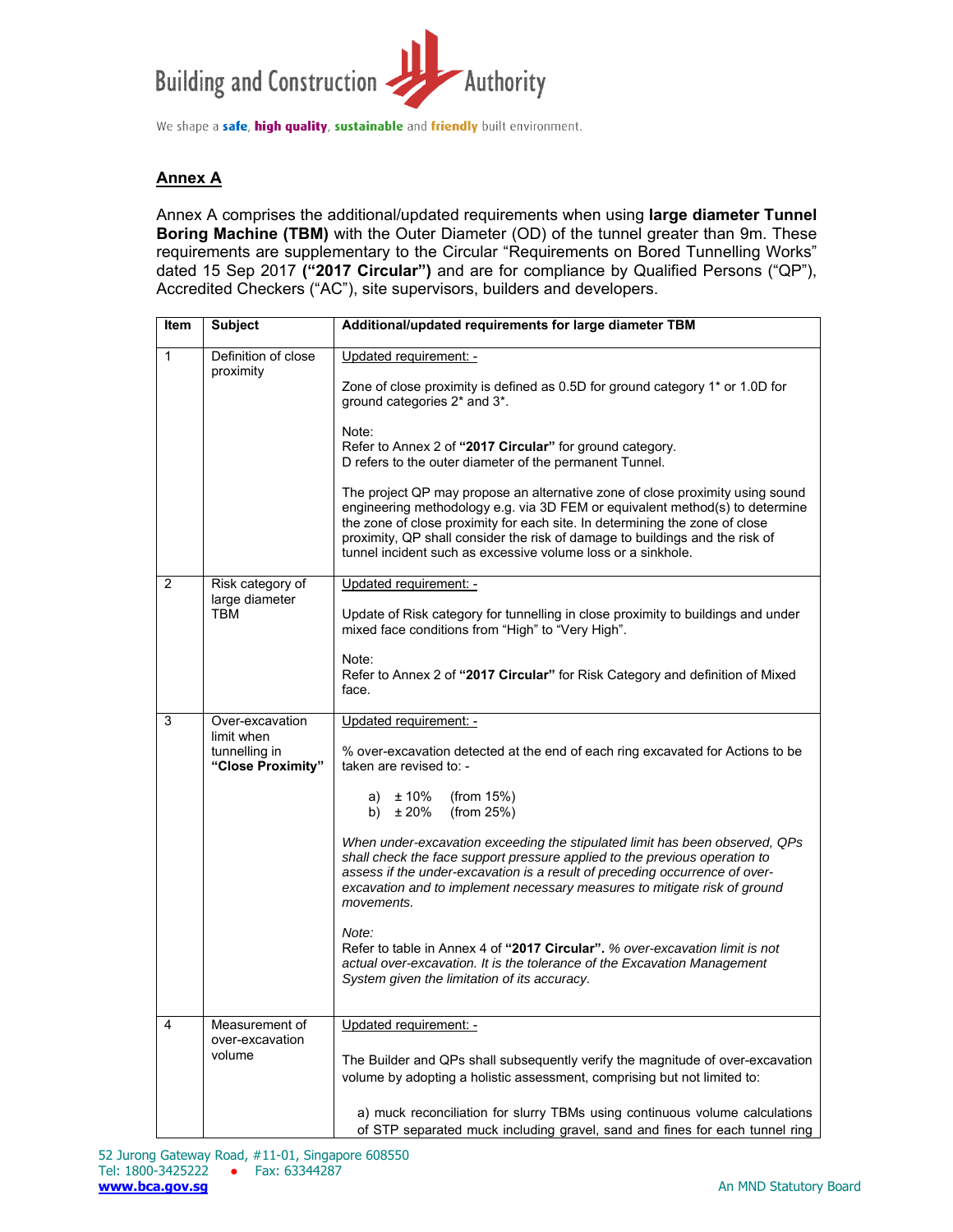

|                |                                                                                              | with at least one other methods of either i) dry mass computation or ii) total<br>volume measurements; or                                                                                                                                                                                                                                                        |
|----------------|----------------------------------------------------------------------------------------------|------------------------------------------------------------------------------------------------------------------------------------------------------------------------------------------------------------------------------------------------------------------------------------------------------------------------------------------------------------------|
|                |                                                                                              | b) muck reconciliation for EPB TBMs using 3 independent devices such as i)<br>gantry crane weigher, ii) belt weigher and iii) belt volume scanner.                                                                                                                                                                                                               |
|                |                                                                                              | Alternative method of measurement has to be independent and to be reviewed<br>by Mud Engineer or Materials Balance Engineer.                                                                                                                                                                                                                                     |
|                |                                                                                              | Note:<br>Refer to item 2a) and 2b) in Annex 4 explanatory notes of "2017 Circular"                                                                                                                                                                                                                                                                               |
| 5              | Upstream control<br>of face pressure<br>variation when<br>tunnelling in<br>"Close Proximity" | Additional requirement: -                                                                                                                                                                                                                                                                                                                                        |
|                |                                                                                              | When tunnelling in "Close Proximity", the control margin for target face<br>pressure variation shall not exceed: -                                                                                                                                                                                                                                               |
|                |                                                                                              | a) $\pm$ 0.3 bar<br>(for EPB TBM)<br>b) $\pm$ 0.2 bar<br>(for Slurry TBM)                                                                                                                                                                                                                                                                                        |
|                |                                                                                              | Note:<br>QP(D) to include this item into approved plans                                                                                                                                                                                                                                                                                                          |
| 6              | Sudden changes of<br>excavation volume                                                       | Additional requirement: -                                                                                                                                                                                                                                                                                                                                        |
|                |                                                                                              | During excavation, project parties shall pay attention and investigate to find the<br>cause of sudden changes of excavation volume exceeding 5%.                                                                                                                                                                                                                 |
|                |                                                                                              | Note:<br>QP(D) to include this item into approved plans                                                                                                                                                                                                                                                                                                          |
| $\overline{7}$ | Use of better                                                                                | Additional requirement: -                                                                                                                                                                                                                                                                                                                                        |
|                | quality slurry when<br>tunnelling in<br>"Close Proximity"                                    | When tunnelling in "Close Proximity", better quality slurry is to be adopted.                                                                                                                                                                                                                                                                                    |
|                |                                                                                              | Note:<br>QP(D) to include this item into approved plans                                                                                                                                                                                                                                                                                                          |
| 8              | Clarification to item<br>32 in Annex 3 of                                                    | Clarification:-                                                                                                                                                                                                                                                                                                                                                  |
|                | "2017 Circular"                                                                              | (For High risk and Very High Risk categories under Case 3)<br>The impact assessment report* shall also need to include QP(D)<br>assessment on the need of the following if necessary^:                                                                                                                                                                           |
|                |                                                                                              | change the alignment; or<br>a)<br>b)<br>temporarily decant the occupants; or<br>provide ground improvement or strengthening/underpinning building<br>C)<br>foundation to ensure tunnelling works pass through safely.                                                                                                                                            |
|                |                                                                                              | <sup>1</sup> Ato mitigate the risk of damage to adjacent buildings and the risk of a<br>tunnel incident such as excessive ground movement or a sinkhole.                                                                                                                                                                                                         |
|                |                                                                                              | *The impact assessment report shall contain recommendations on the<br>measures to be taken in connection with the tunneling works so as to<br>prevent any settlement or other movement which may impair the stability<br>of or cause damage to the whole or part of any premises or building<br>adjacent or in otherwise close proximity to the tunneling works. |